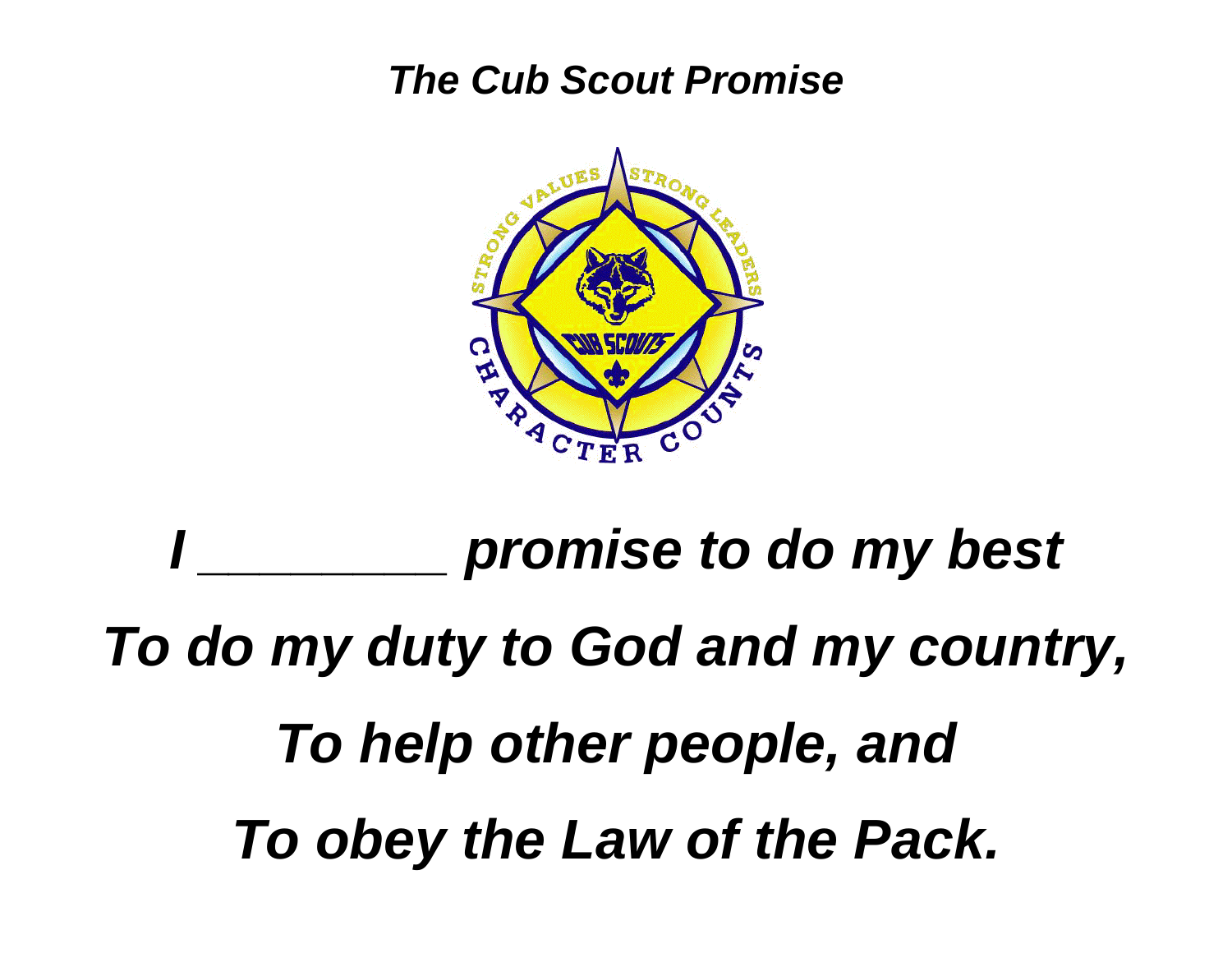This promise helps Cub Scouts develop a sense of spiritual awareness, loyalty, unselfishness, self-discipline, and service to others.

**I I promise**: A promise is a commitment. To make a promise and then fail to keep it is to break one's word.

**To do my best**: One person's best is not the same as someone else's best. A Cub Scout should try to better his own record, rather than merely trying to do better than someone else.

**To do my duty to God**: This phrase means to remember to thank God for good friends, good health, our well-being, our family, and all others who love and help us. Going to worship services is another way of doing our duty to God. We should respect other people's religious beliefs even if they are different from our own.

**And my country**: Duty to country starts with being a good citizen. This means caring about the people in our communities and helping those in need. Good citizenship also means obeying the law and using our country's resources carefully. We show love for our country by respecting and saluting the U.S. flag and standing at attention when our national anthem is played.

**To help other people**: For Cub Scouts, helping other people may mean helping at home by taking out the garbage or making their bed without grumbling. A Cub Scout can also help others by befriending a new student in school, making holiday cards for older people, raking leaves or clearing snow for a neighbor, providing games for children living in shelters, or collecting food for people who don't have enough to eat. Helping others is not always easy to do. We must think about other people instead of ourselves—even when it might be inconvenient.

**And to obey the [Law of the Pack](http://www.scouting.org/CubScouts/AboutCubScouts/Ideals/lawofthepack.aspx)**: A Cub Scout should follow the laws of the land, the rules in his school, the rules in his home, and the rules in his den and pack.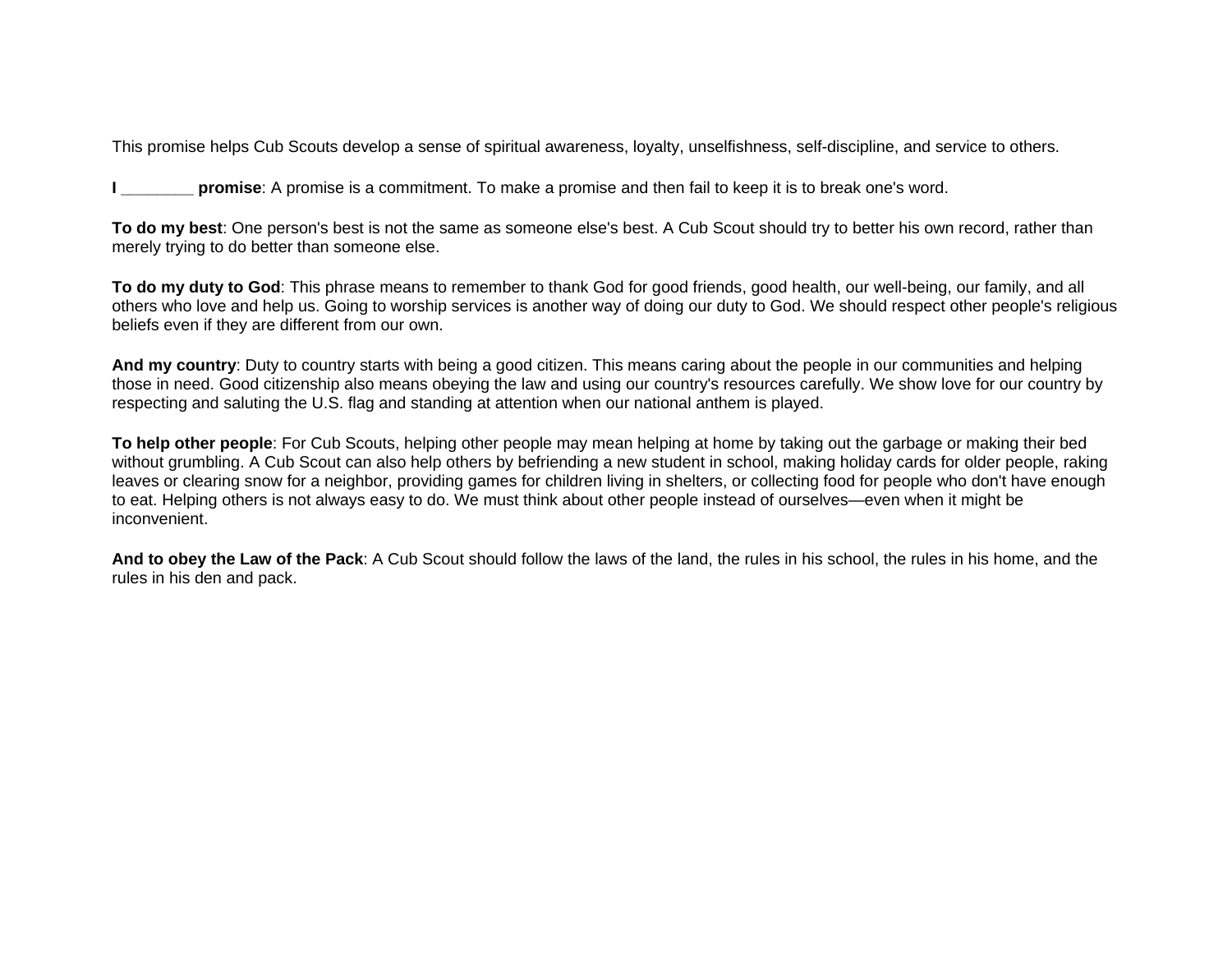#### *The Law of the Pack*



## *The Cub Scout follows Akela. The Cub Scout helps the pack go. The pack helps the Cub Scout grow. The Cub Scout gives goodwill.*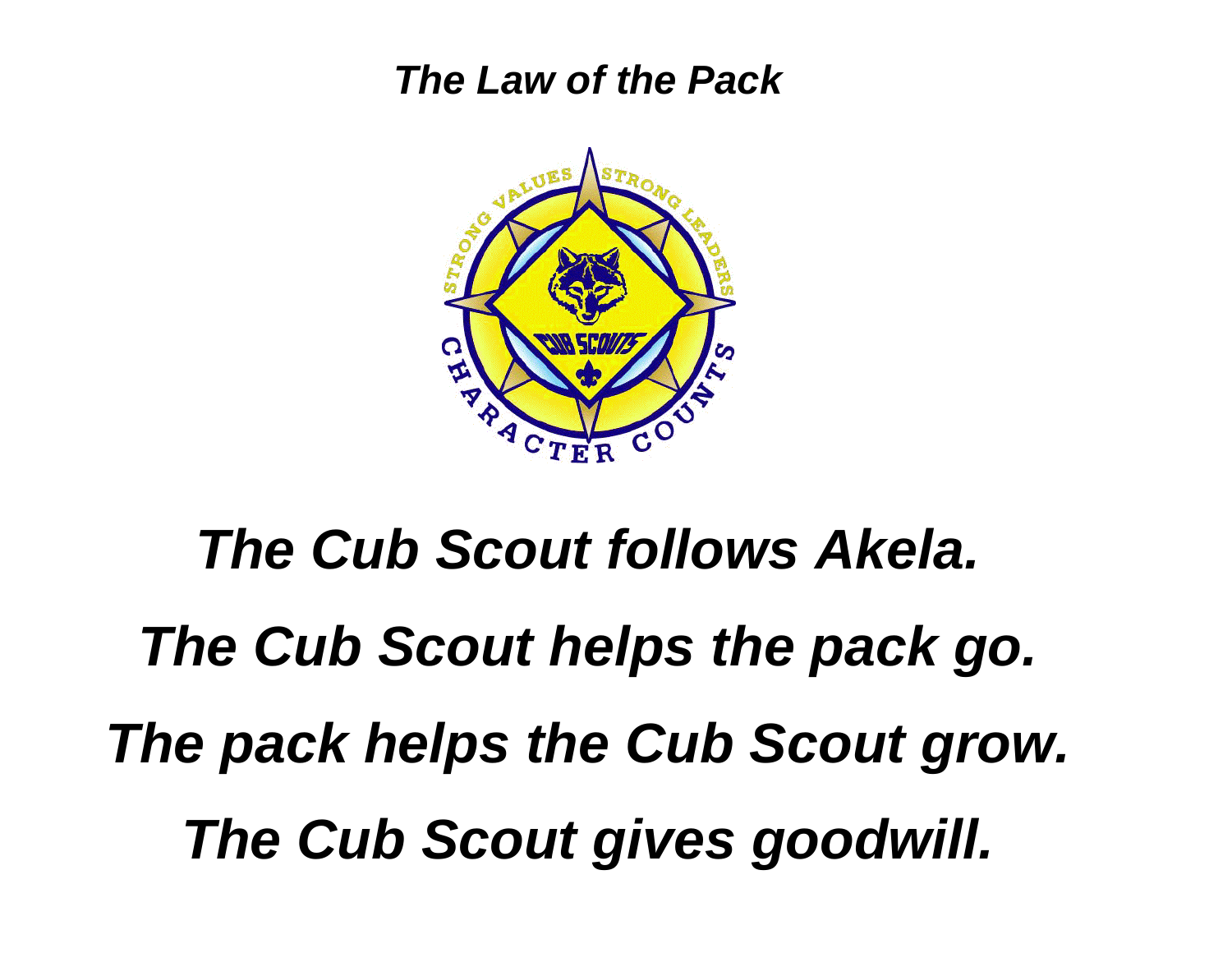**The Cub Scout follows Akela.** In Cub Scouting, Akela (pronounced Ah-KAY-la) means "good leader." To a Cub Scout, Akela is a parent, teacher, religious leader, or Cub Scout leader. Akela is anyone who has shown ability and willingness to be a good leader for Cub Scouts to follow.

One must first learn to be a good follower in order to be a good leader. The key word in this phrase of the Law of the Pack is *follows.* When following, a Cub Scout should choose a good leader to emulate.

**The Cub Scout helps the pack go.** Cub Scouts help the pack go by being loyal members, attending all meetings, following the leaders, and making the pack better because they belong. It means doing one's share. By helping the pack, Cub Scouts have more fun and feel satisfied. The key word in this phrase is *helps.*

**The pack helps the Cub Scout grow.** Cub Scouting helps boys grow into better people. They learn how to do new things and to reach out to others. The key word in this phrase is *grow.*

The Cub Scout gives goodwill. It's a good feeling for a boy to do what he is expected to do. It's an even better feeling when he does more than he is expected to do. Help boys look for ways to make other people happy. The small things are just as important as the big ones. Anything that makes life a little easier or more pleasant for someone else is goodwill. The key word in this phrase is *gives.*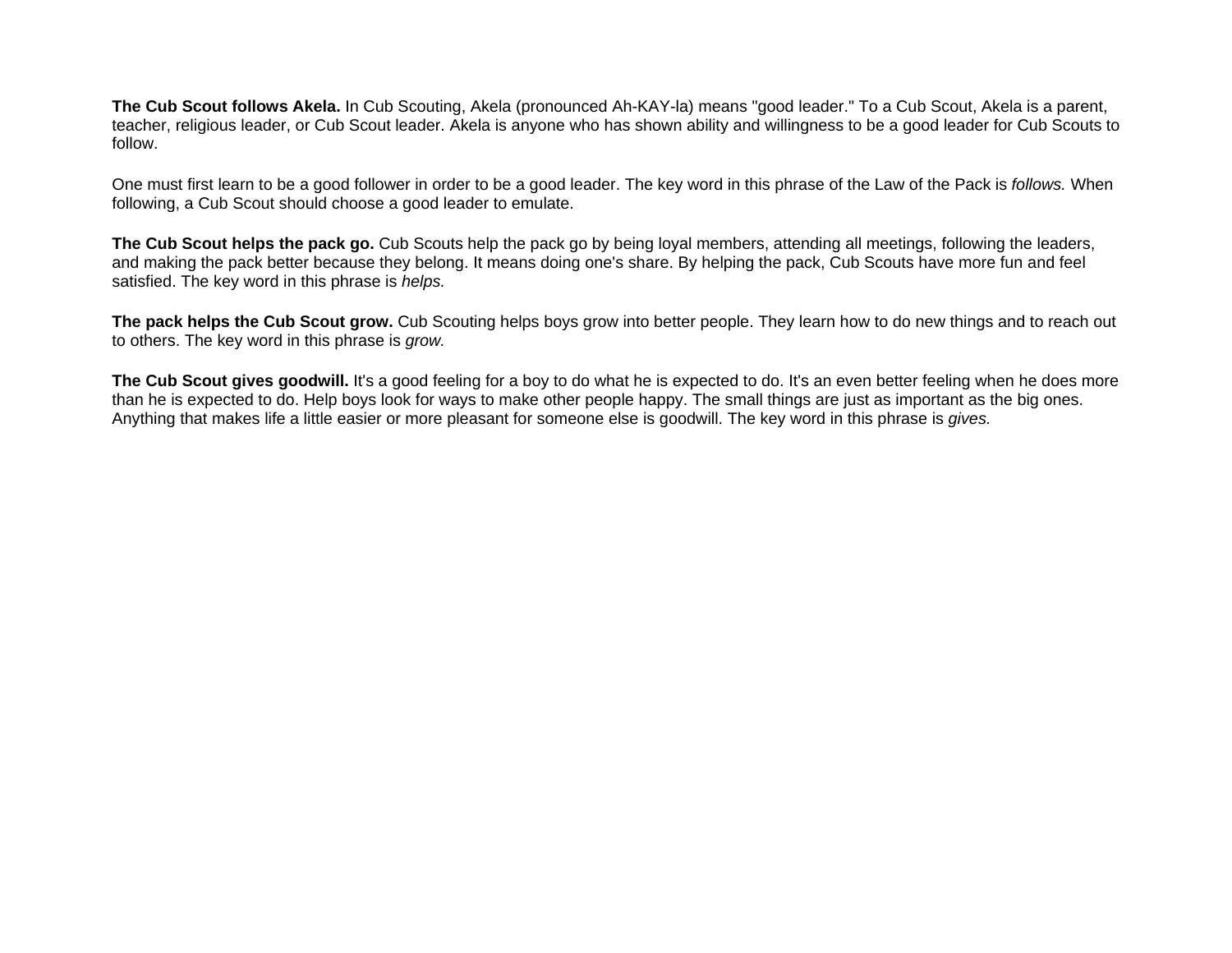### *Tell what WEBELOS means*



## *WE'll BE LOyal Scouts*

Being loyal means that you will keep the Cub Scout Promise.

The Webelos Arrow of Light points the right way to go every day of the week. That is why the sun on the arrow of light emblem has seven rays. One for each day of the week.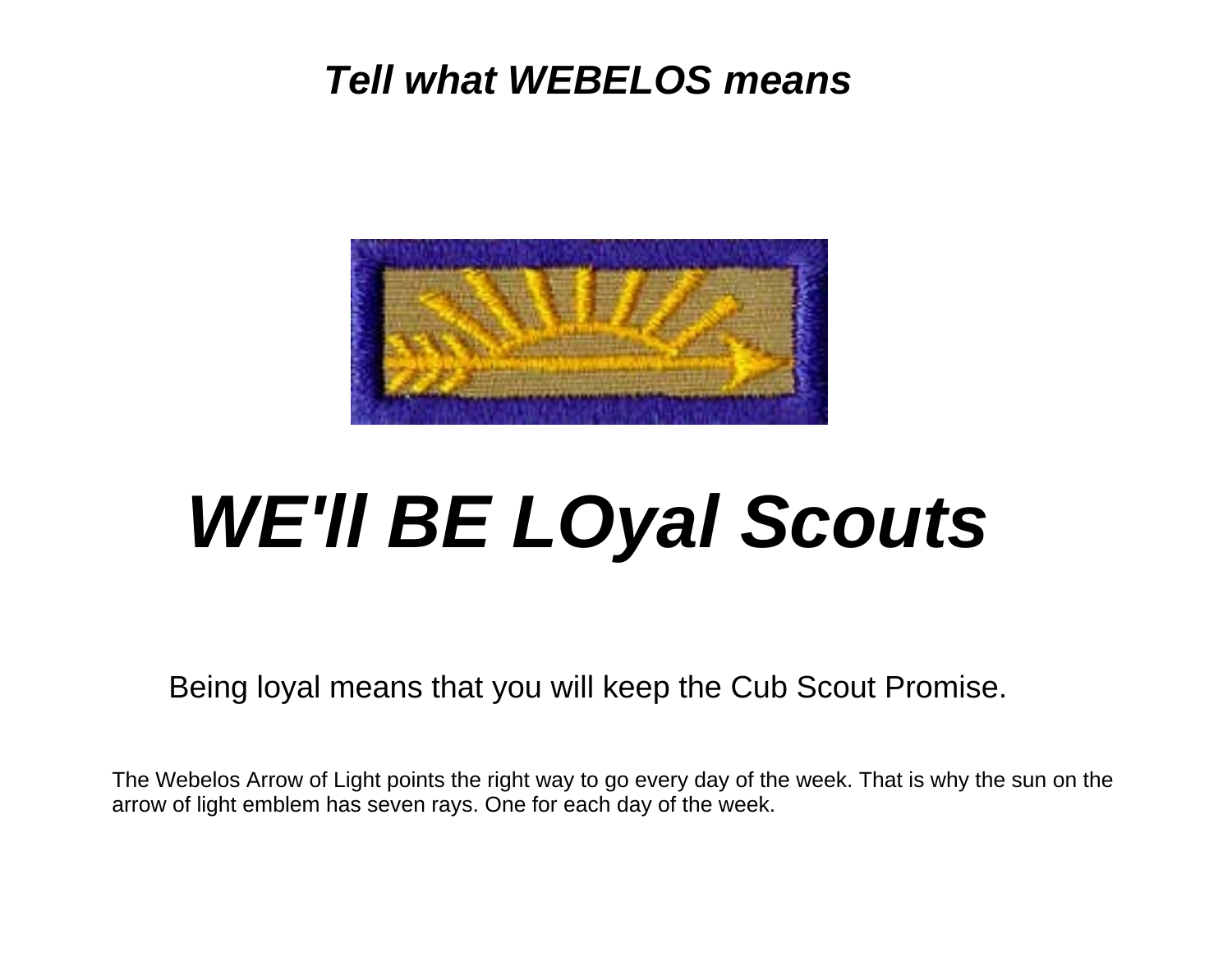## *The Cub Scout Sign*



## *Show the CUB SCOUT SIGN. Tell what it means.*

*Make the sign with your right hand and with your arm held straight up. The two fingers stand for two parts of the Promise - "to help other people" and "to obey." They look like a wolf's ears ready to listen to Akela. Give the Cub Scout Sign when you say the Cub Scout Promise or the Law of the Pack.*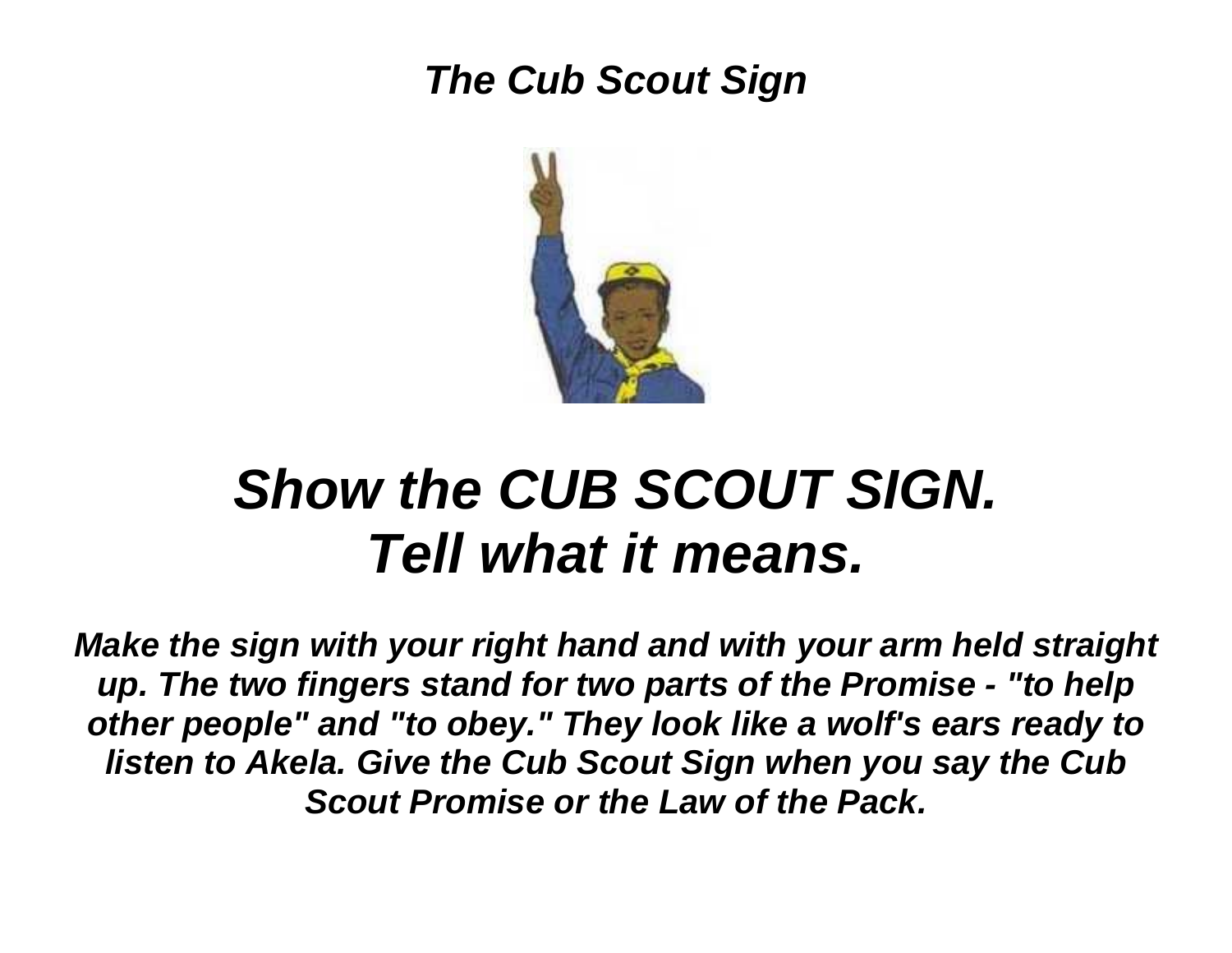#### *The Cub Scout Handshake*



# *Show the CUB SCOUT HANDSHAKE.*

## *Tell what it means.*

*Using your right hand, place your first two fingers along the inside of the other boy's wrist. This means that you help and that you obey the law of the Pack.*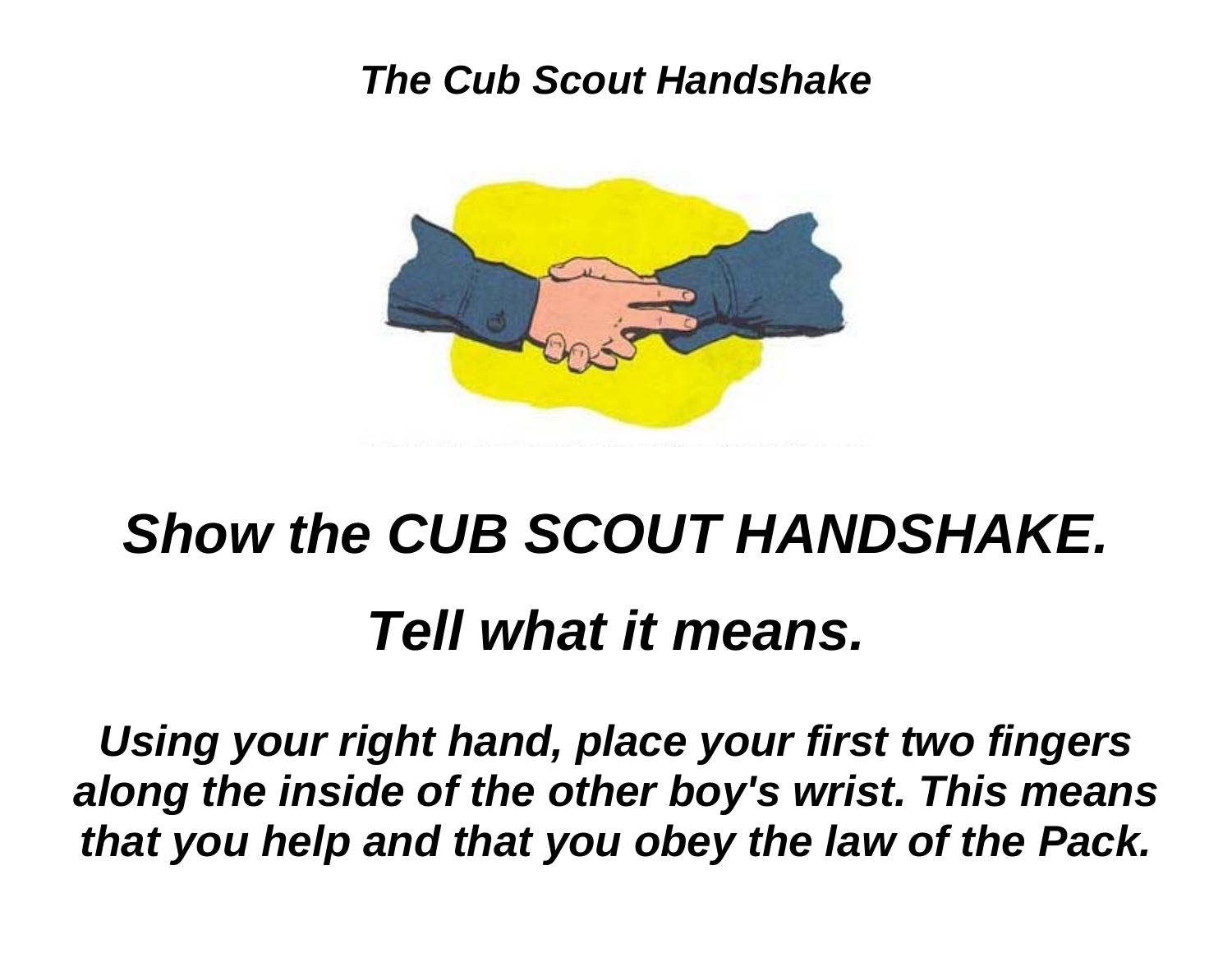### *The Cub Scout Motto*



*When you play a game, do your best to help your team. When you study in school, do your best to learn from your teacher. When you help at home, do your best to help your family. Whatever you do, do your best.*